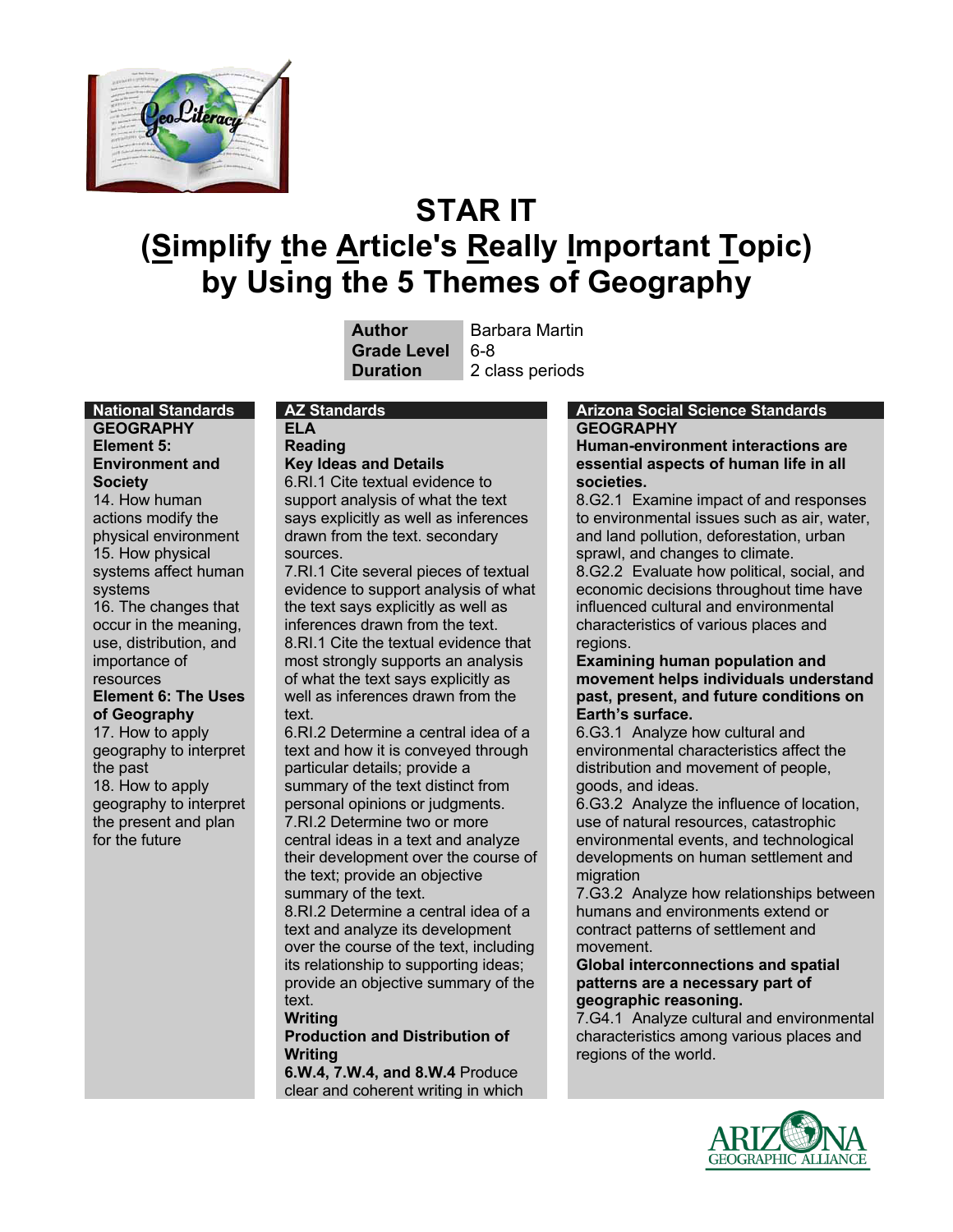## **STAR IT Simplify the Article's Really Important Topic**

the development, organization, and style are appropriate to task, purpose, and audience.

7.G4.4 Explain an issue in terms of its scale (local, regional, state, national, or global)

| <b>SIOP Elements</b>         |                             |                        |  |
|------------------------------|-----------------------------|------------------------|--|
| <b>Preparation</b>           | <b>Scaffolding</b>          | <b>Grouping Option</b> |  |
| Adapting content             | <b>Modeling</b>             | Whole class            |  |
| <b>Linking to background</b> | <b>Guided practice</b>      | Small groups           |  |
| Linking to past learning     | Independent practice        | <b>Partners</b>        |  |
| Strategies used              | <b>Comprehensible input</b> | Independent            |  |
| <b>Integrating Processes</b> | <b>Application</b>          | <b>Assessment</b>      |  |
| Reading                      | Hands on                    | Individual             |  |
| Writing                      | <b>Meaningful</b>           | Group                  |  |
| Speaking                     | Linked to objectives        | <b>Written</b>         |  |
| Listening                    | <b>Promotes engagement</b>  | Oral                   |  |

#### **Arizona ELP Standards**

**Grade 6-8 Basic**

#### **Listening and Reading**

Standard 1 By the end of each language proficiency level, an English learner can construct meaning from oral presentations and literary and informational text through grade appropriate listening, reading, and viewing.

B-1: determine the central idea or theme and explain how they are supported by using some text evidence.

B-2: recount specific details and information in a variety of texts.

#### **Speaking and Writing**

Standard 3 By the end of each language proficiency level, an English learner can speak and write about grade appropriate complex literary and informational texts and topics.

B-3 compose informational text that includes details to develop a topic while using appropriate conventions.

B-5: use examples of precise language and domain-specific vocabulary within informative texts. Standard 5 By the end of each language proficiency level, an English learner can adapt language choices to purpose, task, and audience when speaking and writing.

B-1 demonstrate awareness of the need to adapt language choices according to purpose, task, and audience.

B-2: use general academic and content specific words, phrases, and phrases to express ideas.

## **Overview**

Summarizing information from a source can be challenging for some students. Using a technique, called STAR IT, can help students focus on main concepts to use in their summaries.

## **Purpose**

The purpose of the lesson is to have the students incorporate what they already know from one discipline, geography, into the areas of reading and writing. Students may already know the Five Ws & the H: Who, What, Where, When, Why, and How. Now they can learn to summarize using the 5 Themes of Geography. This lesson contains adaptations for diverse learners (ELLs).

## **Key Vocabulary**

**Location:** where a place is **Movement:** how people or things go from one place to another **Place:** what you see when you are there

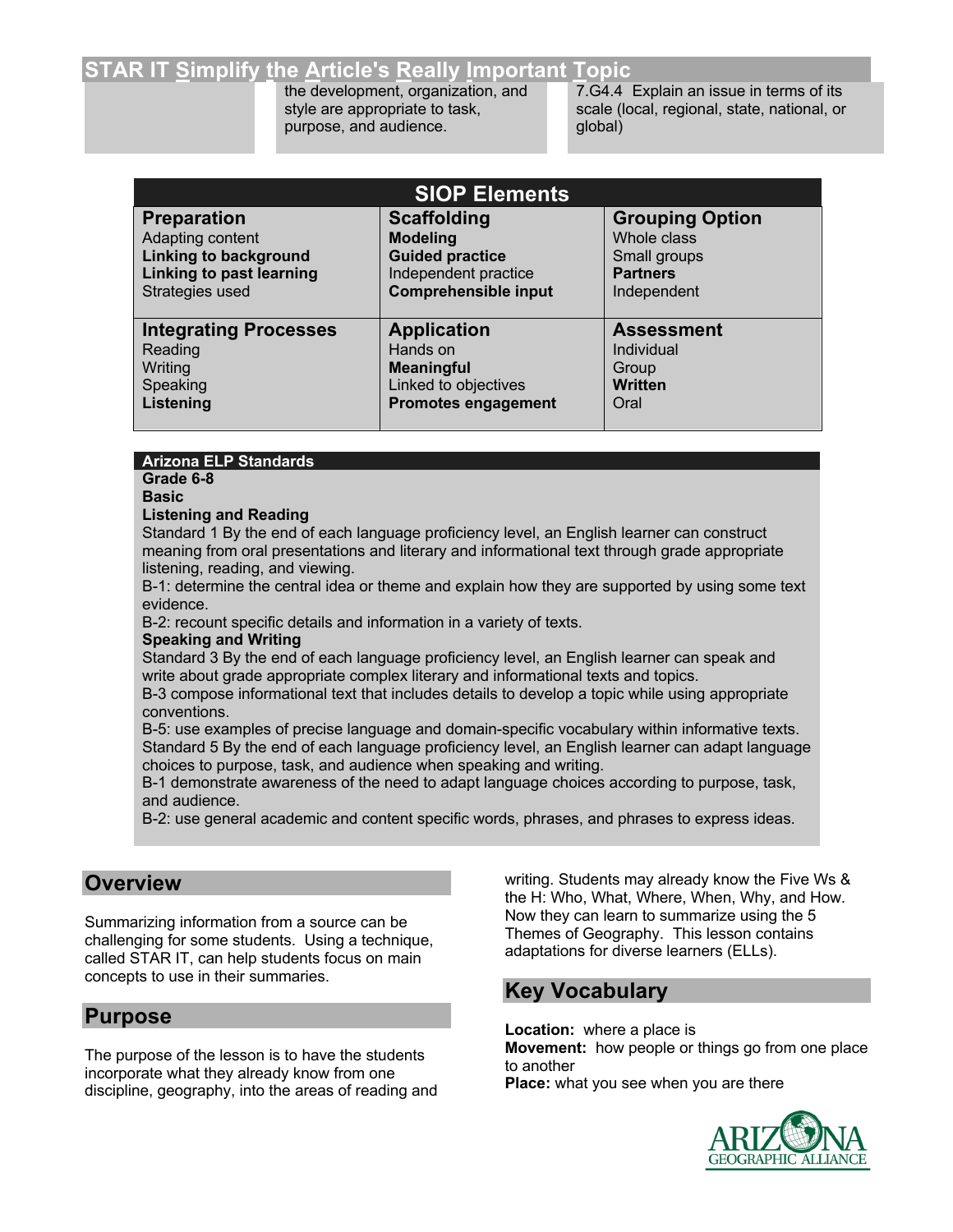## **STAR IT Simplify the Article's Really Important Topic**

**Region:** an area that has similar features **Human/Environment Interaction:** how people change or interact with an area and/or how the environment affects people **urban sprawl:** cities getting bigger **dwindling:** getting smaller

## **Materials**

- § Vocabulary Cards
- § Tucson Photos
- § 5 Themes of Geography Review
- § Sample Article for guided practice
- 5 Themes of Geography Found in the Sample Article (for teacher use)
- § STAR IT graphic organizer
- Possible: xeroxed articles from local newspaper

## **Objectives**

The student will be able to:

- Identify the Five Themes of Geography in a news article.
- Write a summary of a current event illustrating the theme of Human/Environment Interaction.

## **Procedures**

*Prior Knowledge: This lesson is most effective with those students who have a working knowledge of the five themes of geography and can recall them easily. A great lesson to learn the 5 Themes can be found at: https://geoalliance.asu.edu/5Themes*

## **SESSION ONE**

1. Beginning the lesson by projecting (and/or distributing) the Vocabulary Cards and provide visual examples **(Preparation: Link to past learning; Scaffolding: Guided Practice)** of each theme through the Tucson photos. Ask students if they recognize any of the pictures. **(Preparation: Linking to Background; Application: Meaningful)** 2. Project the 5 Themes of Geography Review and remind students of the descriptions for each theme. **(Preparation: Linking to Background;** 

#### **Application: Meaningful)**

3. Explain that the geographic themes can help determine the important information in a story or news article. Give an example of a recent news story that students will know. As a guided practice, take students through the news article and look at the 5 Themes. **(Scaffolding: Guided practice, Modeling)**

4. Distribute 5 colors of colored pencils or highlighters to each student. Assign a color to each of the themes (ex. Location = brown).

5. Project the sample article and read as a class. Have students highlight or underline the 5 Themes as they are mentioned. **(Integration: Listening; Scaffolding: Comprehensible Input; Application: Promotes Engagement)**

4. If your school has access to a news service, instruct students to download and print a current event story that deals with **Human/Environment Interaction (ex. earthquake, heat wave, drilling for oil, new road to be built, mining operations, etc.).** Since it is increasingly hard to find free newspaper articles, you may need to download several articles if you have an account with a local newspaper or buy a few newspapers to xerox articles for students to choose from.

## **SESSION TWO**

*Prior to the Session: Pair ELLs with English proficient students and have them select one of their homework articles to summarize. (Grouping Option: Partners)*

1. Project the STAR IT graphic organizer and explain how to use it. **(Scaffolding:** 

## **Comprehensible Input)**

2. Have students use their color-coding technique from Session One to identify the 5 Themes in the current event story. Then have them complete the graphic organizer. Have students trade with a partner group to get feedback on what to edit. *(Grouping Option: Partners)*

3. After editing, have students write a short summary of this news article revolving around the theme of Human Environment Interaction**. (Assessment: Written)**

## **Assessment**

## **ELA and Geography**

The STAR IT graphic organizer can be graded for completeness. Mastery will be considered a score of 100%.

The summary can be scored for Ideas and Content using the Six-Trait Writing Rubric. Mastery will be considered a score of 4 or higher.

## **Extensions**

"Hot Spots in the World": a world map on the classroom wall can be decorated with the news clippings. Strings can stretch from the location of the event to the news clipping itself.